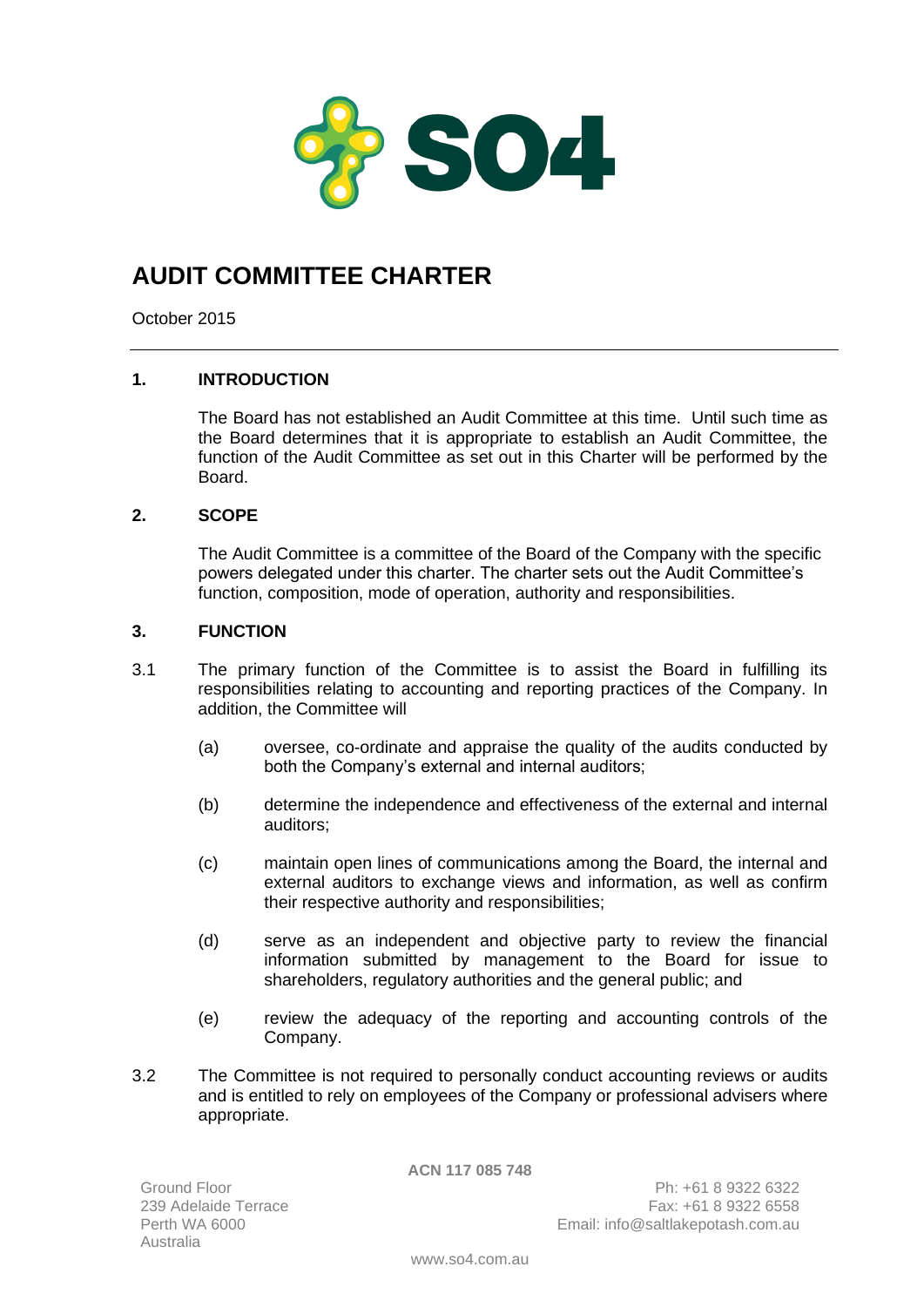

## **4. Membership and composition**

- 4.1 The Board shall appoint the members of the Committee and review the composition of the Committee at least annually. The Committee will comprise
	- (a) at least three members;
	- (b) a majority of non-executive directors whom are independent;
	- (c) an independent chairman appointed by the Board and who is not the Chairman of the Board; and
	- (d) where possible, members with sufficient financial skills and experience relevant to the committee's functions.
- 4.2 The current structure of the Audit Committee meets ASX transitional requirements.

## **5. MEETINGS**

- 5.1 The Committee shall
	- (a) meet as frequently as required but at least two times per year, and
	- (b) the minimum quorum for a committee meeting is two members.
- 5.2 The secretary of the Committee is the Company Secretary.

#### **6. AUTHORITY**

- 6.1 In performing its functions in accordance with any applicable law, the Committee
	- (a) has unrestricted access to the external auditors, the internal audit firm, senior management and employees of the Company;
	- (b) has unrestricted access to information and reports relevant to fulfilling its responsibilities;
	- (c) may seek independent external advice on matters brought before the Committee or in relation to the functions and responsibilities of the Committee; and
	- (d) shall have the power to conduct or authorise investigations into any matters within the committee's scope of responsibilities or when requested by the Board.

# **7. RESPONSIBILITIES**

7.1 The Committee must promote an environment within the Company which is consistent with best practice financial reporting. In particular, the Committee must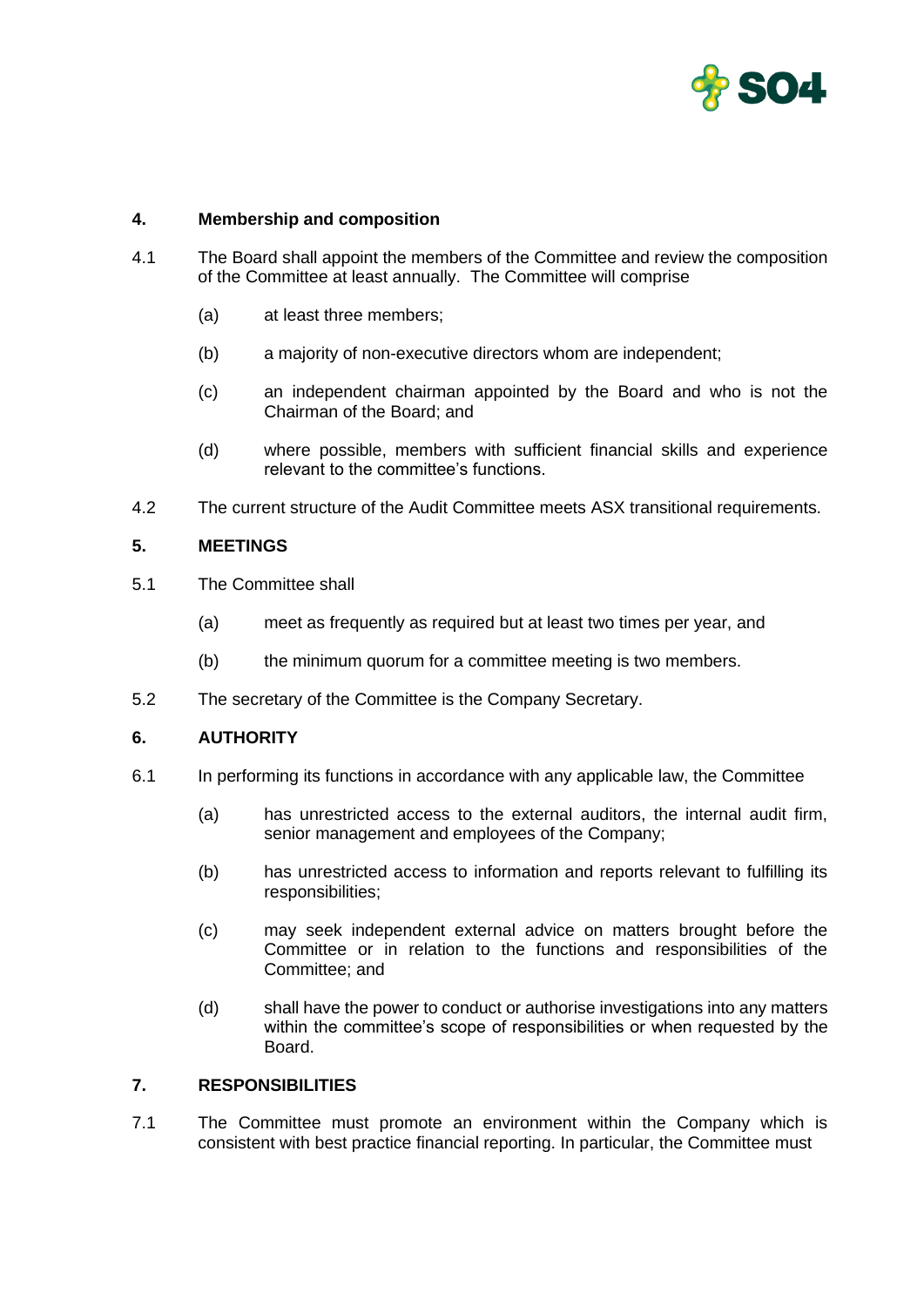

- (a) perform an independent review of financial information prepared by management for external reporting. This will include conducting reviews of the annual report, directors' report, annual financial statements, half yearly financial statements and any other externally reported financial information required by law.
- (b) monitor the integrity and effectiveness of financial reporting processes.
- (c) review and assess the external audit arrangements.
- (d) appoint, review and assess the internal audit arrangements and consider significant internal audit findings and management's responses and related actions.
- (e) review and ensure implementation of legislated major accounting changes.
- (f) ensure that appropriate policies are established and adequate systems are in place to identify and disclose related-party transactions and assess the propriety of any related party transactions.
- (g) ensure that the Board is kept regularly informed on general progress and activities, and is promptly briefed on all significant matters.

#### **8. EXTERNAL AUDIT ARRANGEMENTS**

- 8.1 The Committee shall report to the Board on external audit arrangements, including
	- (a) making recommendations to the Board on the appointment, reappointment, replacement and remuneration of the external audit firm;
	- (b) review the terms of engagement for the external auditor;
	- (c) review the scope of the external audit with the external auditor including identified risk areas;
	- (d) monitor the performance of the external audit including assessment of the quality and rigour of the audit, quality of the service provided and the audit firm's internal quality control procedures;
	- (e) review and assess non-audit services to be provided by the external auditor, with particular consideration to the potential to impair or appear to impair the external auditors' independence;
	- (f) review and monitor management's responsiveness to the external audit findings; and
	- (g) on a periodic basis, meet with the external auditor without the presence of management.